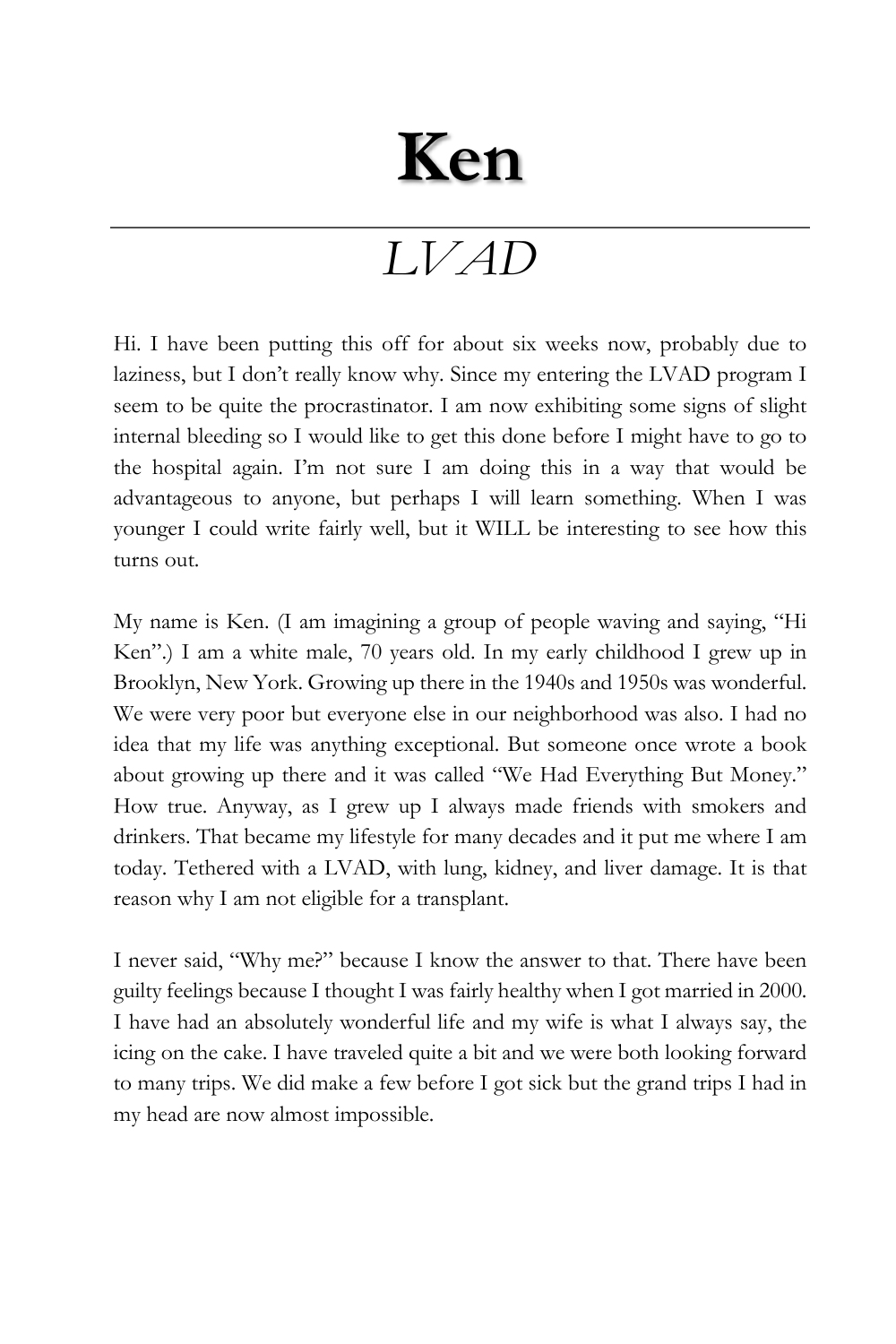(This is more intense than I thought it would be. I was expecting to sit here and knock it off in an hour or so. This is how far I got in about an hour and I stopped to take a break. It is now the next day.)

I think that just about anyone reading this is aware of the physical downsides to this situation, but I will briefly mention them just to keep my mind on track for now. I am constantly connected to electricity, either by tether or by batteries. When I go anywhere I have to tote a backup set of batteries and a backup controller. These are not D cells. I must be taped up when I want to take a shower because I cannot afford to let my bandage get wet. There are bacteria even in 'pure' water and an infection would possibly be fatal. Or at least another trip to the hospital for a cleansing and possible another operation. I cannot go swimming and I don't want to chance boating.

For me this is difficult because my greatest joy is spending time at the beach or boating. I am tired a lot and I cannot accomplish things like cleaning the garage or having a garden. It has been said that I should be able to do these things, but it is really very difficult. Before the pump, I would spend eight hours or so cleaning the garage or doing the lawn and flowers. Now, when I spend an hour being active, I become very tired, and usually only accomplish about 15 minutes' worth of activity of pre-pump work. I used to do a lot of painting but I can hardly lift my hands over my head for more than a minute. When I go shopping I use the cart as a walker and stop frequently to rest my legs. This is not always the case. Usually after some bleeding and my hemoglobin is low.

We lived in the Traverse City area and we really loved it. Plenty of water and wildlife. A photographer's dream. My cardiologist told me that I was getting worse and I would need the pump. We moved to southern Michigan and I checked into the hospital in October 2013.

I already had bleeding problems, lung damage, kidney damage, and liver damage. It took a month for one of the doctors to decide to do the operation. I thank him in my mind with God almost daily, as I do my wife. She is the most wonderful thing that has happened to me and I have had a wonderful life. She is the icing on a seven-layer cake. I digress. After the operation my bleeding problems continued for several months. I was discharged on Christmas Eve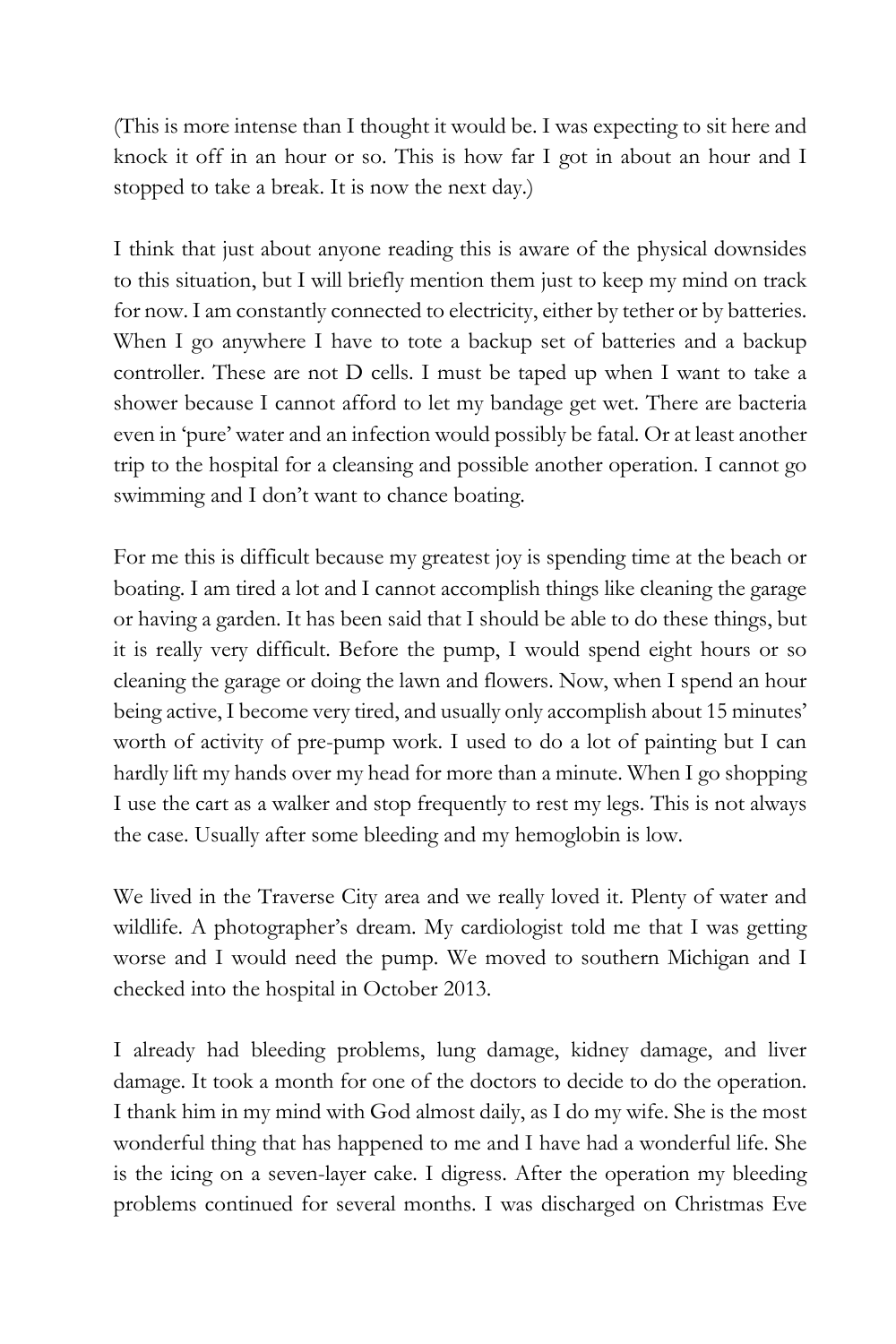and had to return and be re-admitted the next day. Same thing happened on New Year's Eve. Except I stayed home for 3 days before I had to go back. It took a few more weeks and many tests before they did find the source of the bleeding and corrected it. I was very despondent because I did not want to leave my wife alone. We had just moved and the finances were not as good as they are now. I still worry about her finances if I leave. My pension will be lost and she will take my social security but lose hers.

I was home for a year without bleeding of consequence and January of 2015 I had to return to the hospital. I was expecting to go back for treatment every few months but I was lucky. A year off and I forgot about the bleeding. Just kept taking my meds and doing some exercise. My bleeding was corrected in January. I was sent home and in March there was more bleeding. Back for a week and once again I was sent home.

That brings me up to today. Mentally, I have become quite listless. I seem to be content with spending my time on line. I start many projects, but finish very few. I am not unhappy, but my wife feels that I am depressed. I don't think so. I thank God just about every day for being alive and I thank Linda every day for tolerating being my caregiver. I thank U of M for their excellent medical care. I seem to be obsessed with death but not necessarily mine. There were periods in the past two years where I became very irritable. Perhaps it was some meds, perhaps it was my circumstances, or perhaps it is frequent in people in my health situation. I don't know, but I do know that I am working very hard to become the person I was before now. I am a bit more pleasant now and I feel good for that.

Well I hope I covered everything of any importance. I hope this is legible. I hope that someone can glean something from this. I have tried to be honest. I think the tone of this statement is more or less negative, but I am adjusting and I am definitely glad for the added time that I have here with my wonderful family. As time goes on I am slowly selling some possessions that I know my wife wouldn't know what to do with after I am gone. And I am going through thousands of pictures and sending negatives and prints of people from my past. They are no good to my wife and this way she won't have to worry what to do with them.